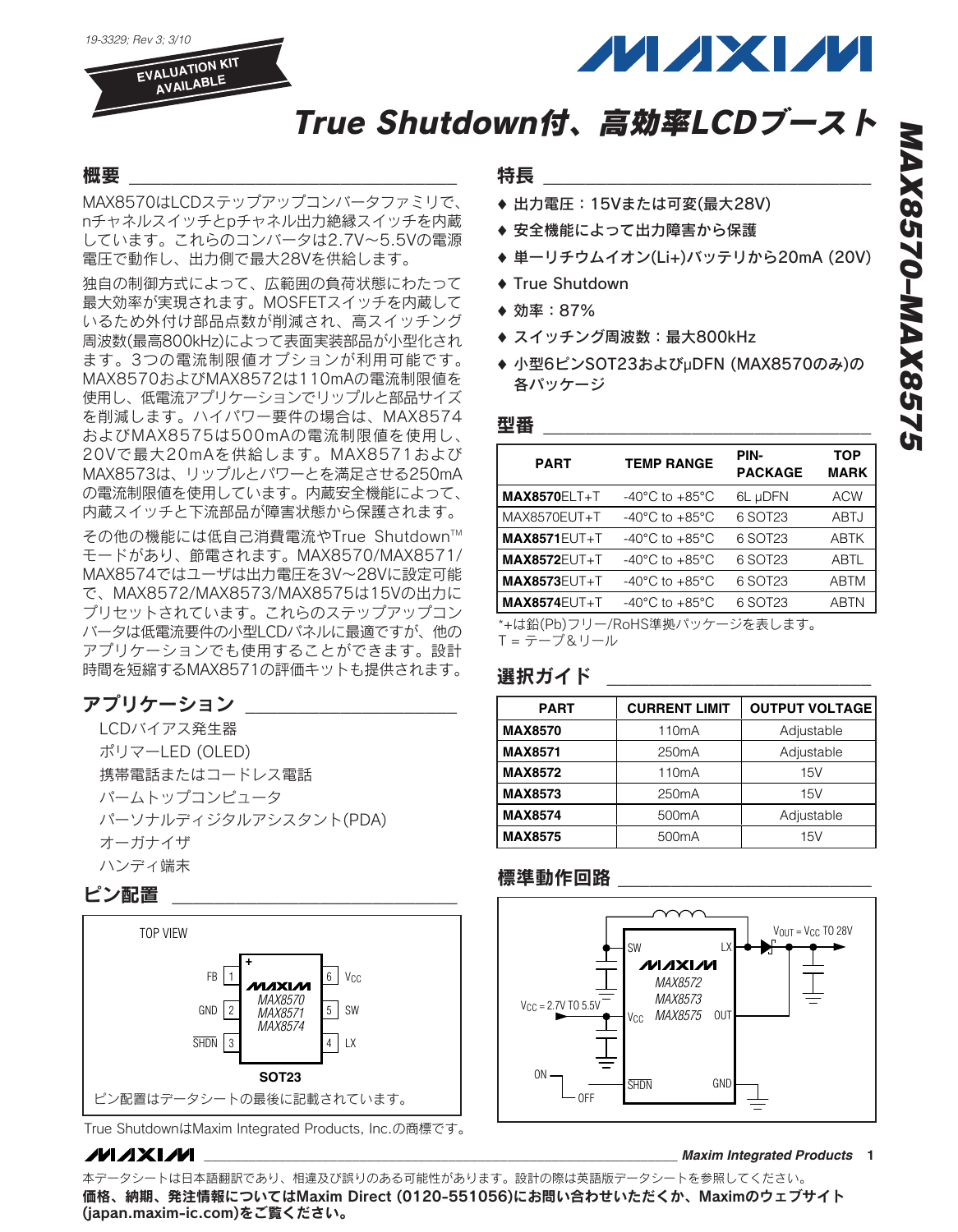# **ABSOLUTE MAXIMUM RATINGS**

| FB to GND (MAX8570/MAX8571/                       |  |
|---------------------------------------------------|--|
|                                                   |  |
| OUT to GND (MAX8572/MAX8573/MAX8575)-0.3V to +30V |  |
|                                                   |  |
| <u>ILX, ICC ……………………………………………………………………600mA</u>   |  |
|                                                   |  |

| Continuous Power Dissipation ( $T_A = +70^{\circ}C$ ) |  |
|-------------------------------------------------------|--|
| µDFN (derate 4.5mW/°C above +70°C)357.8mW             |  |
| SOT23-6 (derate 8.7mW/°C above +70°C)695.7mW          |  |
| Operating Temperature Range 40°C to +85°C             |  |
|                                                       |  |
| Storage Temperature Range -65°C to +150°C             |  |
| Lead Temperature (soldering, 10s)+300°C               |  |
|                                                       |  |
|                                                       |  |

*Stresses beyond those listed under "Absolute Maximum Ratings" may cause permanent damage to the device. These are stress ratings only, and functional operation of the device at these or any other conditions beyond those indicated in the operational sections of the specifications is not implied. Exposure to absolute maximum rating conditions for extended periods may affect device reliability.*

## **ELECTRICAL CHARACTERISTICS**

 $(V_{CC} = V_{\overline{S H DN}} = 3.6V$ , SW open,  $V_{FB} = 1.3V$  (MAX8570/MAX8571/MAX8574) or  $V_{OUT} = 16V$  (MAX8572/MAX8573/MAX8575), T<sub>A</sub> = -40°C to +85°C, unless otherwise noted. Typical values are at  $T_A = +25$ °C.) (Note 1)

| <b>PARAMETER</b>                     | <b>CONDITIONS</b>                                                                                  |                                        | <b>MIN</b> | <b>TYP</b> | <b>MAX</b>            | <b>UNITS</b> |
|--------------------------------------|----------------------------------------------------------------------------------------------------|----------------------------------------|------------|------------|-----------------------|--------------|
| V <sub>CC</sub> Input Voltage Range  |                                                                                                    |                                        | 2.70       |            | 5.50                  | V            |
| V <sub>CC</sub> Undervoltage Lockout | V <sub>CC</sub> rising, 50mV typical hysteresis                                                    |                                        | 2.33       | 2.5        | 2.65                  | V            |
| V <sub>CC</sub> Supply Current       |                                                                                                    |                                        |            | 25         | 35                    | μA           |
|                                      |                                                                                                    | $T_A = +25$ °C                         |            | 0.05       | 1                     |              |
| V <sub>CC</sub> Shutdown Current     | $\overline{\text{SHDN}}$ = GND, $V_{CC}$ = 5.5V                                                    | $T_A = -40\degree C$ to $+85\degree C$ |            | 0.05       |                       | μA           |
| Line Regulation                      | Circuit of Figure 3, $V_{\text{OUT}} = 15V$ , $I_{\text{LOAD}} = 5mA$ ,<br>$V_{CC} = 2.7V$ to 5.5V |                                        |            | 0.1        |                       | %N           |
| Load Regulation                      | Circuit of Figure 3, $V_{\text{OUT}} = 15V$ , $I_{\text{LOAD}} = 0$ to 5mA                         |                                        |            | 0.1        |                       | % /mA        |
|                                      | $T_A = 0$ °C to +85°C                                                                              |                                        | 1.216      | 1.226      | 1.236                 | $\vee$       |
| FB Regulation Voltage                | $T_A = -40\degree C$ to $+85\degree C$                                                             |                                        | 1.2137     |            | 1.2383                |              |
| FB Input Bias Current                |                                                                                                    |                                        | $-50$      | $-4$       | $+50$                 | nA           |
|                                      | $T_A = 0$ °C to +85°C                                                                              |                                        | 14.85      | 15         | 15.15                 | $\vee$       |
| <b>OUT Regulation Voltage</b>        | $T_A = -40$ °C to $+85$ °C                                                                         |                                        | 14.813     |            | 15.187                |              |
| <b>OUT Input Bias Current</b>        | $V_{OUT} = 15V$                                                                                    |                                        |            | 2.4        | 4.4                   | μA           |
| LX Voltage Range                     |                                                                                                    |                                        |            |            | 28                    | $\vee$       |
|                                      | MAX8571/MAX8573                                                                                    |                                        | 0.217      | 0.241      | 0.267                 | A            |
| LX Switch Current Limit (Note 2)     | MAX8570/MAX8572                                                                                    |                                        | 0.088      | 0.101      | 0.108                 |              |
|                                      | MAX8574/MAX8575                                                                                    |                                        | 0.425      | 0.484      | 0.540                 |              |
| LX On-Resistance                     | MAX8571/MAX8573/MAX8574/MAX8575, ILX = 100mA                                                       |                                        |            | 0.9        | 1.5                   |              |
|                                      | MAX8570/MAX8572, $I_{LX} = 50mA$                                                                   |                                        |            | 1.5        | 2.4                   | Ω            |
|                                      |                                                                                                    | $T_A = +25$ °C                         |            | 0.01       | $\mathbf{2}^{\prime}$ | μA           |
| LX Leakage Current                   | $V_{LX} = 28V$                                                                                     | $T_A = -40$ °C to $+85$ °C             |            | 0.05       |                       |              |
| Maximum LX On-Time                   |                                                                                                    |                                        | 8          | 11         | 14                    | $\mu s$      |
|                                      | $V_{FB}$ > 1V or $V_{OUT}$ > 12.2V                                                                 |                                        | 0.8        | 1          | 1.2                   | μs           |
| Minimum LX Off-Time                  | $VFB = 0.25V$ or $V_{OUT} = 3.4V$                                                                  |                                        | 4.0        | 5          | 6.0                   |              |
| Current-Limit Propagation Delay      |                                                                                                    |                                        |            | 55         |                       | ns           |
| SHDN Low Level (V <sub>IL</sub> )    | $2.7V \leq V_{CC} \leq 5.5V$                                                                       |                                        |            |            | 0.7                   | $\vee$       |
|                                      | $4.2V \leq V_{CC} \leq 5.5V$                                                                       |                                        | 1.5        |            |                       | $\vee$       |
| SHDN High Level (V <sub>IH</sub> )   | $2.7V \leq V_{CC} < 4.2V$                                                                          |                                        | 1.4        |            |                       |              |
| <b>SHDN</b> Leakage Current          |                                                                                                    |                                        |            |            | $+1$                  | μA           |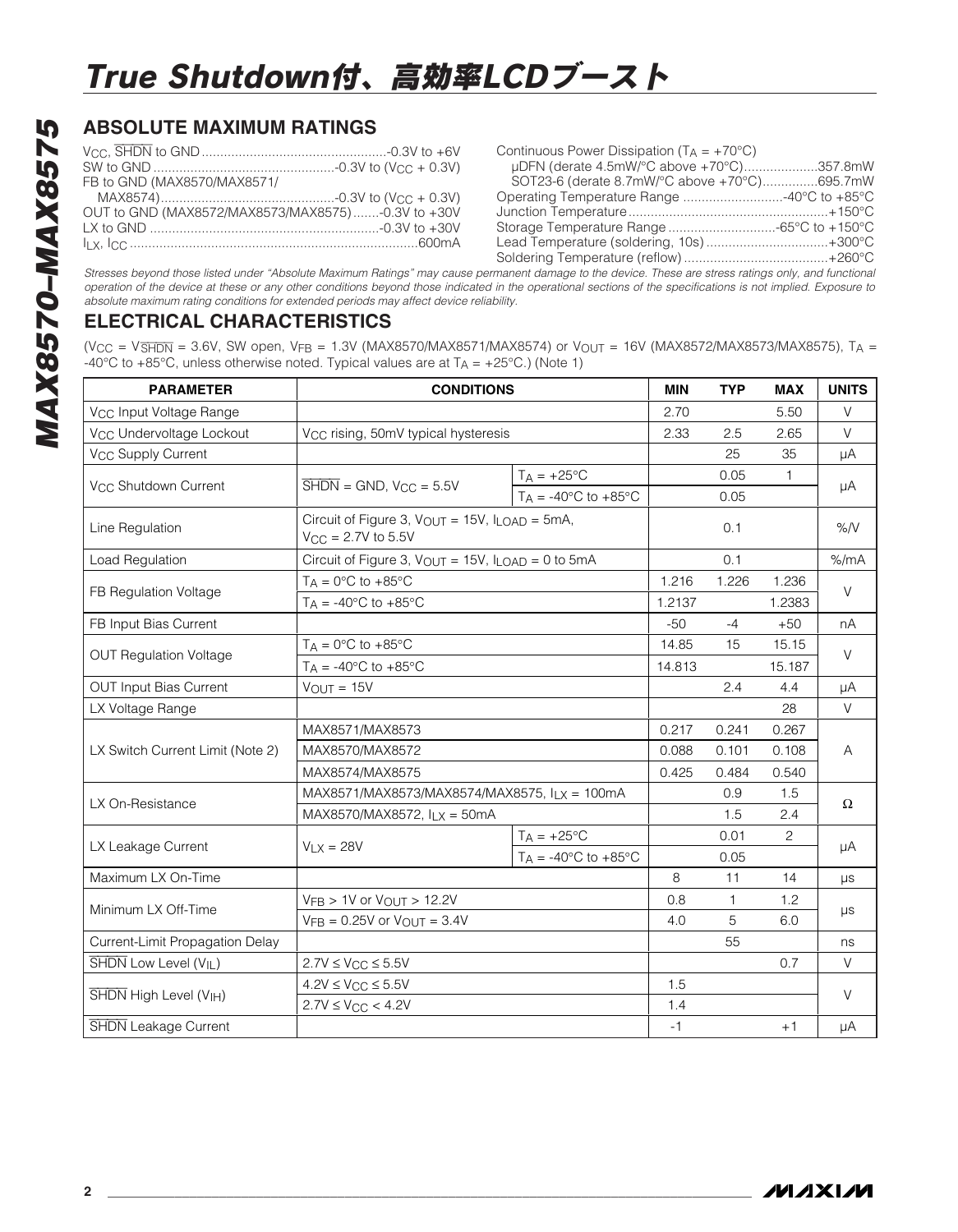# **ELECTRICAL CHARACTERISTICS (continued)**

 $(V_{CC} = V\overline{\text{SHDN}} = 3.6V$ , SW open,  $V_{FB} = 1.3V$  (MAX8570/MAX8571/MAX8574) or  $V_{OUT} = 16V$  (MAX8572/MAX8573/MAX8575), TA -40°C to +85°C, unless otherwise noted. Typical values are at  $T_A = +25$ °C.) (Note 1)

| <b>PARAMETER</b>             | <b>CONDITIONS</b>                                                              |                            |      | <b>TYP</b> | <b>MAX</b> | <b>UNITS</b> |
|------------------------------|--------------------------------------------------------------------------------|----------------------------|------|------------|------------|--------------|
| <b>SW PMOS Current Limit</b> | $V_{\rm CC}$ = 3.6V, $V_{\rm SW}$ = 0V, $V_{\rm FB}$ = 0V, $I_{\rm CC}$ (peak) |                            | 0.45 | 0.75       | 1.10       |              |
|                              | $V_{CC}$ = 3.6V, $V_{SW}$ = 0V, $V_{FR}$ = 0V, $I_{CC}$ (average)              |                            | 0.15 | 0.30       | 0.60       | Α            |
| SW PMOS On-Resistance        | $V_{\rm CC} = 2.7V$ , $V_{\rm FR} = 0V$ , $I_{\rm SW} = 100 \text{mA}$         |                            |      | 1.5        | 2.5        | Ω            |
|                              |                                                                                | $T_A = +25$ °C             |      | 0.01       |            |              |
| SW PMOS Leakage Current      | $SW = GND$ , $V_{CC} = 5.5V$ , $V_{FR} = 0V$                                   | $T_A = -40$ °C to $+85$ °C |      | 0.02       |            | μA           |
| SW Soft-Start Time           | $V_{\rm CC} = 2.7V$ , $C_{\rm SW} = 4.7 \mu F$                                 |                            |      | 0.2        |            | ms           |

**Note 1:** Parameters are production tested at  $T_A = +25^{\circ}$ C. Limits over temperature are guaranteed by design.

**Note 2:** Specified currents are measured at DC. Actual LX current limits are slightly higher in circuit due to current-limit comparator delay. Actual currents (with 2µH) are 110mA (MAX8570/MAX8572), 250mA (MAX8571/MAX8573), and 500mA (MAX8574/MAX8575).

# 標準動作特性

(MAX8571, V<sub>CC</sub> = 3.6V, V<sub>OUT</sub> = 18V, Circuit of Figure 2, T<sub>A</sub> = +25°C, unless otherwise noted.)

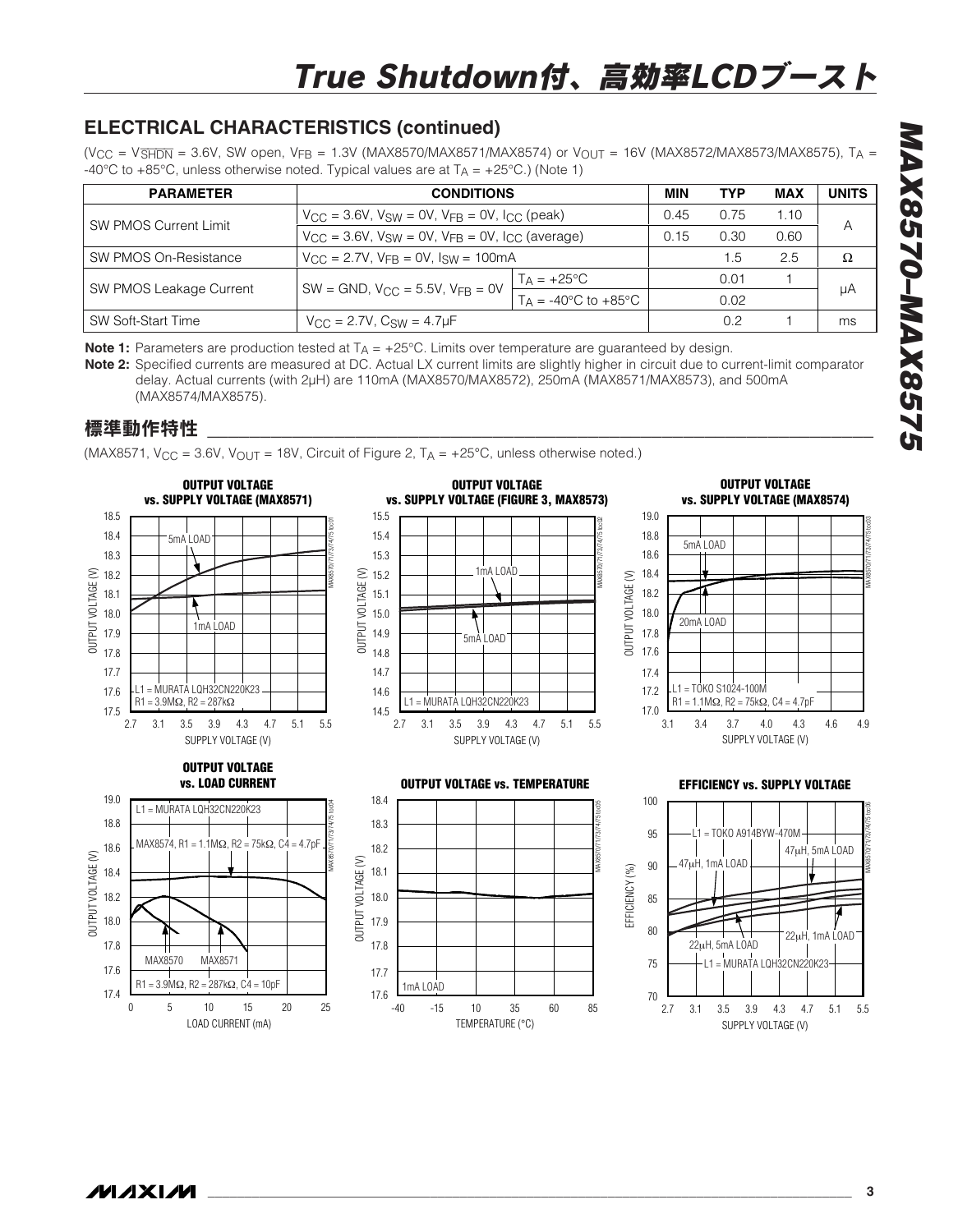# 標準動作特性(続き)

(MAX8571, V<sub>CC</sub> = 3.6V, V<sub>OUT</sub> = 18V, Circuit of Figure 2, T<sub>A</sub> =  $+25^{\circ}$ C, unless otherwise noted.)



**MAXM**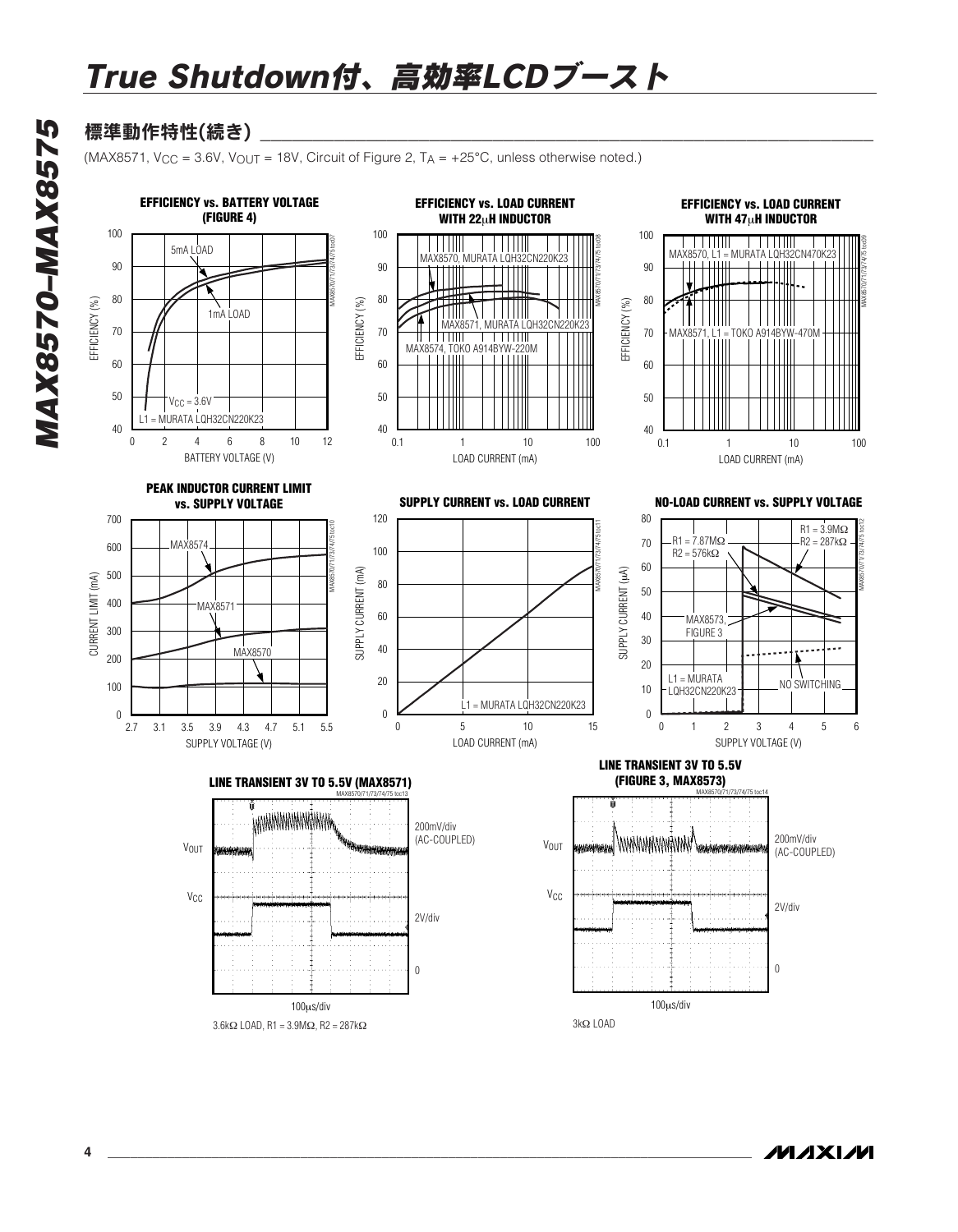# 標準動作特性(続き)

(MAX8571, V<sub>CC</sub> = 3.6V, V<sub>OUT</sub> = 18V, Circuit of Figure 2, T<sub>A</sub> =  $+25^{\circ}$ C, unless otherwise noted.)



## 端子説明 \_\_\_\_\_\_\_\_\_\_\_\_\_\_\_\_\_\_\_\_\_\_\_\_\_\_\_\_\_\_\_\_\_\_\_\_\_\_\_\_\_\_\_\_\_\_\_\_\_\_\_\_\_\_\_\_\_\_\_\_\_\_\_\_\_\_

|                          | 端子                                                       |                                                   |                       |                                                                                                                                                                  |  |  |
|--------------------------|----------------------------------------------------------|---------------------------------------------------|-----------------------|------------------------------------------------------------------------------------------------------------------------------------------------------------------|--|--|
| <b>MAX8570</b><br>(µDFN) | <b>MAX8570/</b><br>MAX8571/<br><b>MAX8574</b><br>(SOT23) | MAX8572/<br>MAX8573/<br><b>MAX8575</b><br>(SOT23) | 名称                    | 機能                                                                                                                                                               |  |  |
| 3                        |                                                          |                                                   | <b>FB</b>             | 出力電圧設定用のフィードバック。正出力電圧を設定するには、出力とGNDの<br>間にある抵抗分圧器の中点にFBを接続します。                                                                                                   |  |  |
|                          |                                                          |                                                   | <b>OUT</b>            | 出力。出力電圧は15Vにプリセットされています。1µFのセラミックコン<br>デンサをOUTとGNDの間に接続します。シャットダウンでは、7.5MΩの<br>内蔵抵抗でOUTがGNDにプルされます。                                                              |  |  |
| $\mathcal{P}$            | $\mathcal{P}$                                            | $\mathcal{P}$                                     | GND                   | グランド                                                                                                                                                             |  |  |
|                          | 3                                                        | 3                                                 | <b>SHDN</b>           | シャットダウン入力。SHDNをロジックローにすると、この製品は低電力シャットダウンモード<br>に移行します。通常動作にするには、SHDNをハイにプルするか、またはVccに接続します。                                                                     |  |  |
| 6                        | 4                                                        | 4                                                 | LX.                   | インダクタスイッチング接続                                                                                                                                                    |  |  |
| 5                        | 5                                                        | 5                                                 | <b>SW</b>             | 絶縁スイッチ出力。シャットダウン時に出力を入力から絶縁するために使用され<br>るpチャネルMOSFETのドレインに内部接続されています。4.7µFのセラミック<br>コンデンサをSWとGNDの間に接続します。True Shutdownが不要の場合は、<br>SWをオープンのままにして入力電源をインダクタに接続します。 |  |  |
| 4                        | 6                                                        | 6                                                 | <b>V<sub>CC</sub></b> | 入力電圧電源。2.7V~5.5Vの入力電源をVccに接続します。1µFのセラミック<br>コンデンサをVccとGNDの間に接続します。                                                                                              |  |  |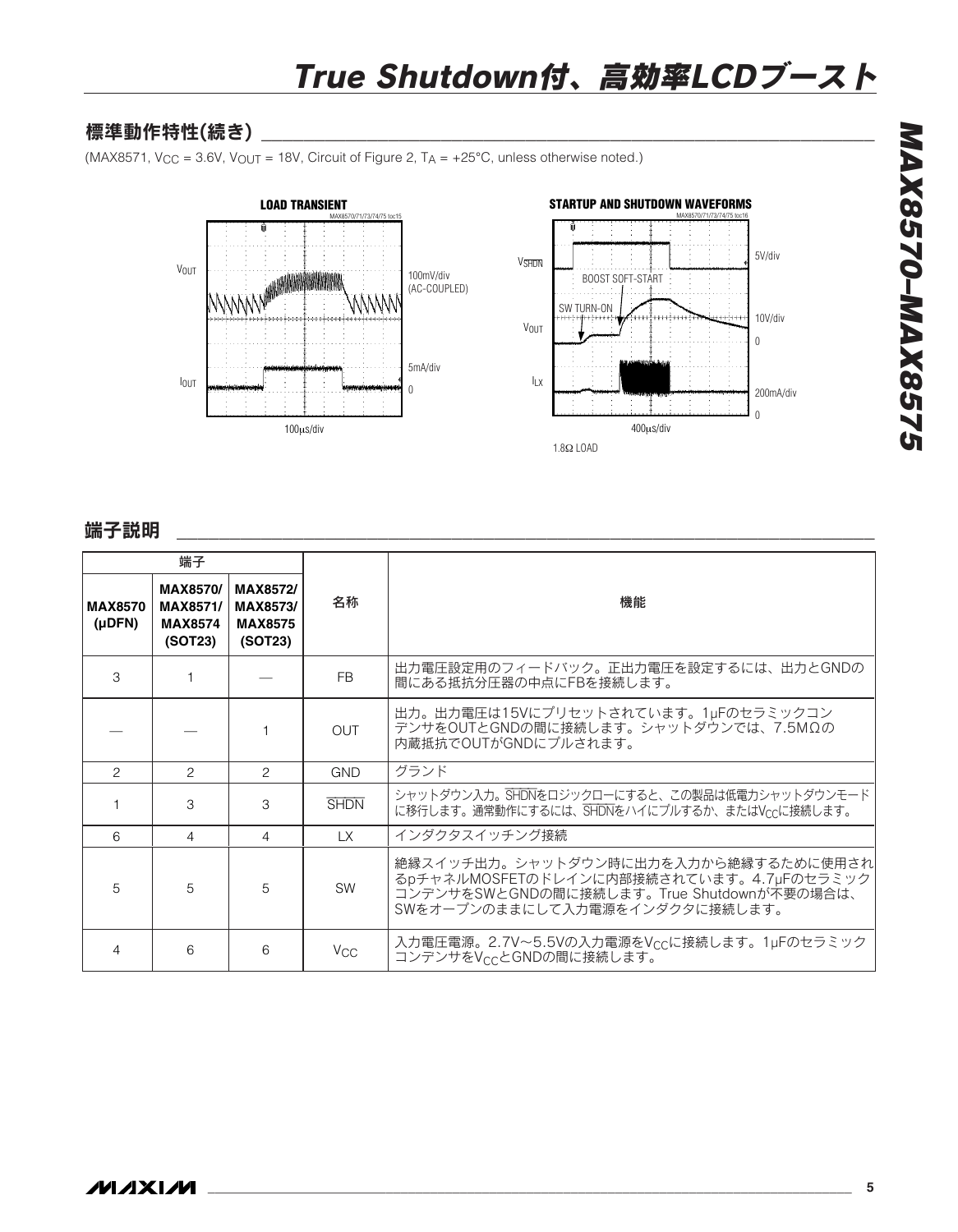

図1. ファンクションダイアグラム



図2. 可変出力電圧、標準アプリケーション回路



図4. インダクタに独立した入力電源を使用



図3. 15Vのプリセット出力電圧、標準アプリケーション回路



図5. LCDバイアス用負出力電圧

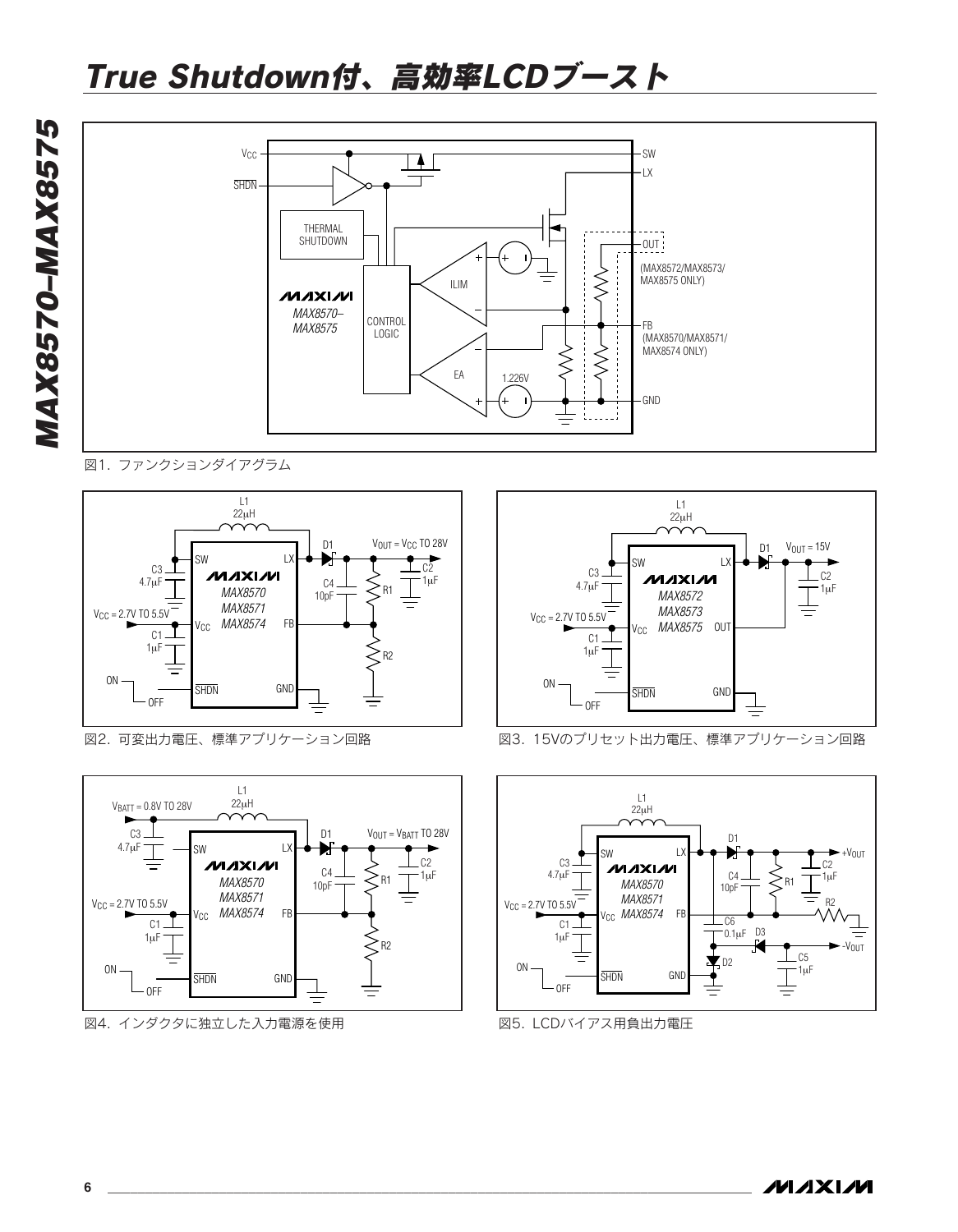#### 詳細

MAX8570は小型ステップアップDC-DCコンバータ ファミリで、2.7V~5.5Vの電源で動作します。これらの ICはわずか25µAの電流を消費するのみで、低オン抵抗の MOSFETスイッチを内蔵しています。True Shutdown機能 によって、バッテリが負荷から切断され、消費電流が 0.05µA (typ)に低減します。これらのDC-DCコンバータ は、15Vの固定出力または最大28Vまでの可変出力です。 110mA、250mA、および500mAの3つの電流制限値 オプションが利用可能です。1ページの「選択ガイド」を 参照してください。

#### 制御方式

MAX8570ファミリは、不連続モードで動作する最低 オフタイム電流制限制御方式を備えています。コンバータ の動作時に、内蔵pチャネルMOSFETスイッチはVccをSW に接続し、インダクタに電源供給します。コンバータが シャットダウンされると、このスイッチは入力電源をイン ダクタから切断します(図1参照)。

出力電圧をブーストするために、nチャネルMOSFET スイッチがターンオンされ、インダクタの電流がランプ アップします。この電流が電流制限値に達すると、 スイッチがターンオフされ、インダクタ電流がD1に流れ、 出力に電源供給します。スイッチング周波数は負荷 および入力電圧に応じて変動し、最高800kHzにすること ができます。

#### 出力電圧の設定

MAX8570、MAX8571、およびMAX8574の出力電圧 は、抵抗分圧器を使用して、Vcc~28Vで調整可能です (図2参照)。10kΩ~600kΩのR2を選択して、R1を以 下の式で算出します。

$$
R1 = R2 \left( \frac{V_{OUT}}{V_{FB}} - 1 \right)
$$

ここでは、VFB= 1.226Vで、VOUTの範囲をVCC~28V にすることができます。精度を最高にするには、フィード バック抵抗を流れるバイアス電流を2µA以上にします。

MAX8572、MAX8573、およびMAX8575は、15Vの 固定出力を備えています。これらの製品を使用する際 には、OUTを出力に直接接続します(図3参照)。

#### シャットダウン(SHDN)

シャットダウンに入るには、SHDNをローにします。 シャットダウン時には、消費電流は0.05µA (typ)に低減し、 出力は入力から切断され、LXはハイインピーダンス状態に なります。出力の容量と負荷によって、VOUTが減衰する レートが決まります。SHDNは、入力および出力電圧に

関係なく、6Vという高い電圧までプルすることができ ます。

標準的なステップアップコンバータ回路によって、出力は インダクタと出力整流器を通じて入力に接続され、コン バータがシャットダウンされると出力電圧をVccからダイ オード1個分の電圧降下を維持し、出力は入力から電力を 供給されます。MAX8570ファミリはTrue Shutdown モードを備え、シャットダウン時に内蔵pチャネルMOS-FETスイッチで出力を入力から切断します。このため、 シャットダウン時には入力からの電力供給が停止します。

#### ソフトスタート

MAX8570ファミリは、2種類のソフトスタートメカ ニズムを採用しています。True Shutdown機能が用い られると(SWは図2および図3のように接続)、内蔵ハイ サイドpチャネルスイッチのゲートは徐々にターンオン されて突入電流を排除します。これには、約200µsを 要します。SWが完全にターンオンされると、内蔵n チャネルスイッチが入力のブーストを開始し、出力電圧 を供給します。VFRが0.5Vを下回ると(True Shutdown の使用の有無とは無関係)、突入電流を制御するために 内蔵nチャネルスイッチの最低オフタイムが1µsから5µs に増大します。

#### インダクタの独立電源

ICとインダクタに別々の電源を使用することができます。 これによって、バッテリや最低0.8Vの低い電圧や、コン バータの動作範囲のVcc以上の電圧電源からの電力を使用 することができます。独立したインダクタ電源を使用 する際には、SWは未接続状態にして、電源はインダクタ に直接接続します(図4参照)。この構成では、シャット ダウン時に出力はもはや入力から切断されていないこと に注意してください。シャットダウンでは、出力電圧は、 インダクタ電源電圧からダイオード1個分降下します。

#### 保護機能

MAX8570ファミリは、アプリケーションエラーに対して 特に耐性を持たせるための保護機能を備えています(表1 参照)。アプリケーションに出力コンデンサがない場合は、 MAX8570ファミリは内蔵スイッチが損傷しないよう に保護します。上部フィードバック抵抗や外付けダイ オードが切断されている場合は、コンバータはスイッ チングを停止し、出力はグランドに対し抵抗性負荷が かけられます。同様に、外付けダイオードの極性が逆の 場合は、コンバータはスイッチングを停止します。下部 フィードバック抵抗がない場合は、出力はインダクタ 電源電圧または1.226V (いずれか大きいほう)よりも ダイオード1個分の降下にとどまります。実際には、 MAX8570ファミリはほとんどの障害状態に対応して、 自らだけでなく、下流の回路も保護します。

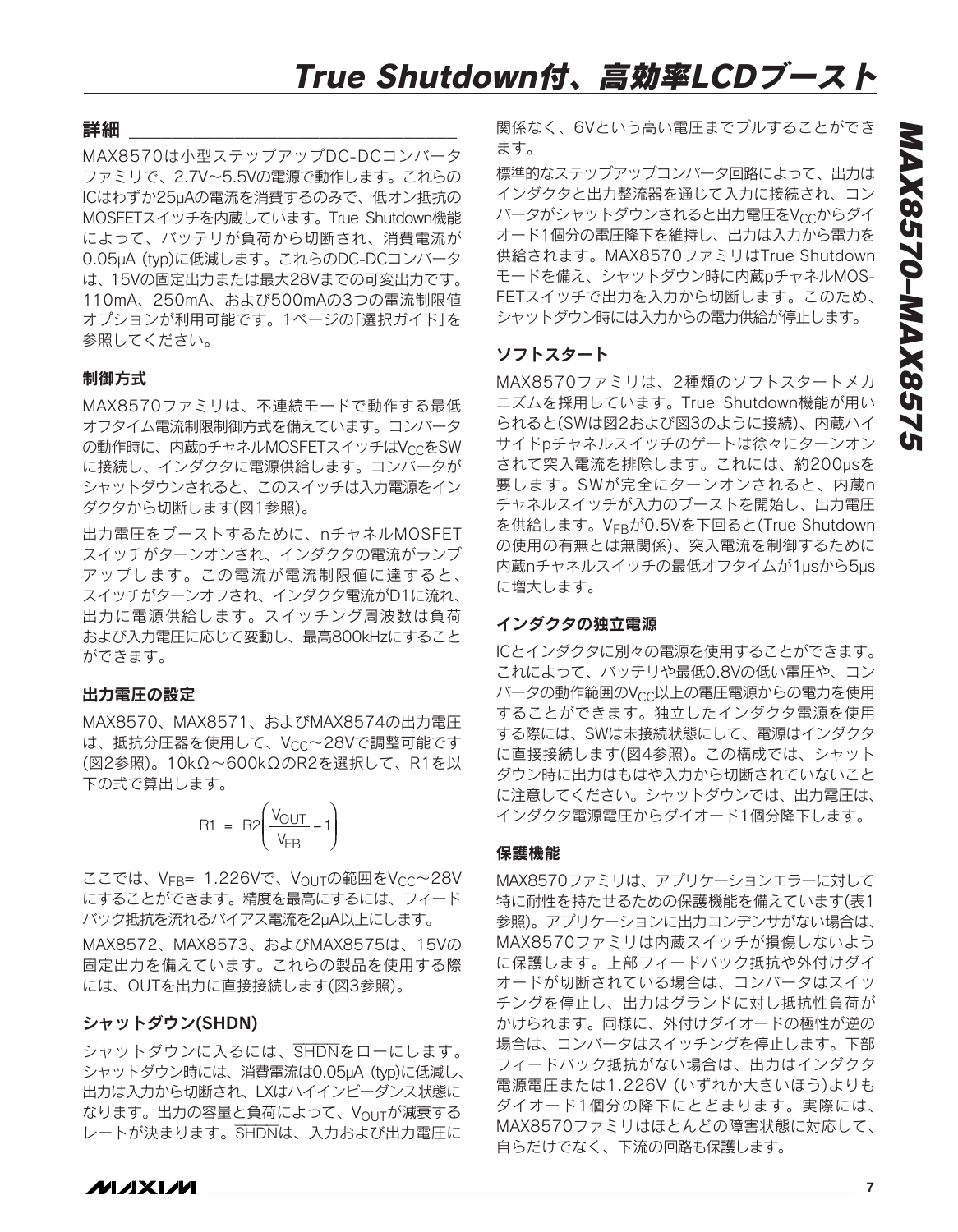## 表1. 保護機能

| 共通アプリケーション障害               | 競合ステップアップコンバータの<br>場合の結果                            | MAX8570ファミリの場合の結果                                                                                                                                  |
|----------------------------|-----------------------------------------------------|----------------------------------------------------------------------------------------------------------------------------------------------------|
| OUTとFBの間の抵抗が欠落または<br>切断    | 出力コンデンサの破壊および/または<br>下流部品が損傷するまで、OUT電圧が<br>上昇します。   | コンバータはスイッチングを停止します。                                                                                                                                |
| 出力の上限値が欠落およびFBが<br>オープン    | 出力コンデンサの破壊および/または<br>下流部品が損傷するまで、OUT電圧が<br>上昇します。   | FB電圧がトリップポイントを超える前に、<br>LXが1~2回ブーストすることができます。<br>1サイクルのエネルギーが50V以上に立上がる<br>ほどのOUTの容量性負荷および外部負荷が<br>小さいまれな場合では、内蔵MOSFETが<br>35V~70Vで(非破壊的に)クランプします。 |
| FBがGNDに短絡                  | 出力コンデンサの破壊および/または<br>下流部品が損傷するまで、OUT電圧が<br>上昇します。   | コンバータはスイッチングを停止し、OUTは<br>GNDに対し抵抗性負荷がかけられます。                                                                                                       |
| ダイオードが欠落または切断。<br>ダイオード逆極性 | インダクタエネルギーによって、LXノードがハイに<br>なり、場合によっては内蔵スイッチが損傷します。 | OUTはGNDに抵抗負荷がかけられ、コンバータは<br>スイッチングを停止します。                                                                                                          |
| FBノードがオープン                 | 予測不可。場合によっては許容設計範囲<br>を超えて出力電圧をブースト。                | FBノードがレギュレーションポイントを超える<br>と、コンバータはスイッチングを停止し、OUTは<br>GNDに抵抗負荷がかけられます。                                                                              |
| OUTがグランドに短絡                | 電流がインダクタやダイオードを通じて<br>ランプアップし、通常、デバイスの<br>いずれかを破壊。  | 電流がpMOS電流制限値に達すると、真のオフスイッチが<br>短絡を検出し、開いて、ソフトスタートを再起動します。<br>これによってインダクタとダイオードが保護されます。                                                             |

## 設計手順

#### インダクタの選択

通常、インダクタンス値が小さくなると、任意の直列 抵抗や飽和電流の物理サイズも小さくなります。イン ダクタンス値が大きい回路は、出力も大きくなります。 インダクタの飽和電流定格値は、ピークスイッチング 電流を上回る必要があります。推奨するインダクタンス 値の範囲は、10µH~100µHです。

#### 電流制限値の選択

アプリケーションに必要なピークLX電流制限値 (ILX(MAX))は、次の式から算出されます。



ここでは、P<sub>OUT(MAX)</sub>は負荷に必要な最大出力電力で あり、VBATT(MIN)はインダクタに電源供給するのに用いら れる最小電源電圧です(別電源がインダクタに使用され ない場合は、これはVccになります)。ICの電流制限値 は、この算出値を上回る必要があります。適切な電流 制限値をもつICの選択については、1ページの「選択 ガイド」を参照してください。

## ダイオードの選択

最高800kHzの高スイッチング周波数には、高速整流器が 必要です。ショットキダイオードが、その低い順方向 電圧降下から推奨されます。高効率を維持するには、 ダイオードの平均電流定格値は、ピークスイッチング 電流を上回る必要があります。出力電圧を上回る逆方向 ブレークダウン電圧を選択します。

### コンデンサ

X7RまたはX5R温度特性を持つ小型セラミック表面実装 コンデンサが、その小型サイズ、低コスト、低等価直列 抵抗(ESR)、および低等価直列インダクタンス(ESL)に よって推奨されます。セラミック以外のコンデンサが 使用される場合は、出力リップル電圧とピークトゥ ピーク負荷過渡電圧を低減させるために低ESRを備えて いることが重要です。

ほとんどのアプリケーションの場合は、出力コンデンサ およびVCCバイパスコンデンサ用に1µFのセラミックコン デンサを使用します。SWまたはインダクタ電源の場合 は、4.7µF以上のセラミックコンデンサが推奨されます。 MAX8570/MAX8571/MAX8574の場合は、出力とFB の間に接続されたフィードフォワードコンデンサ(図2 および図4のC4)によって、広範囲のバッテリ電圧に わたって安定性が向上します。MAX8571および

*IVI A* XI*IV*I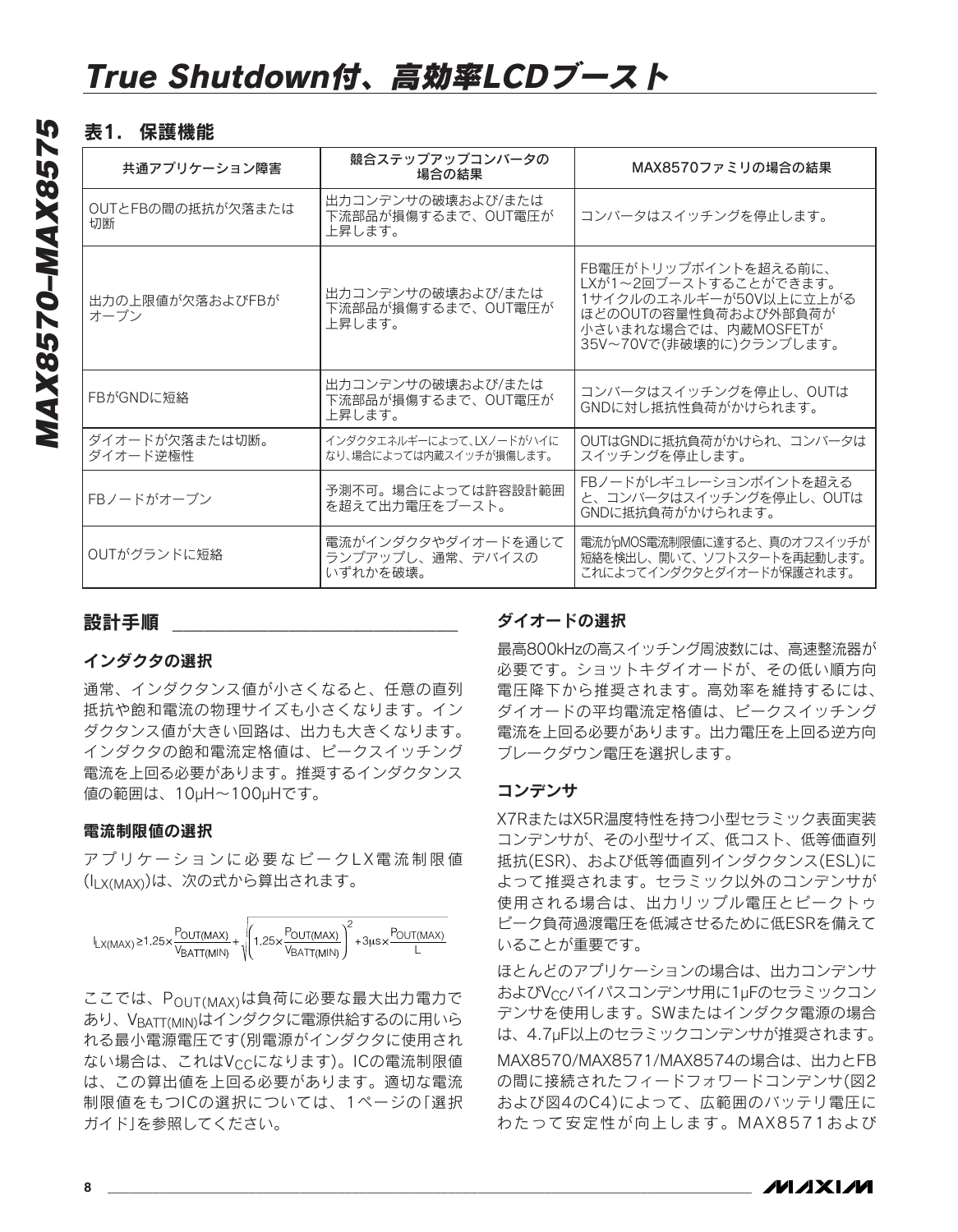MAX8574には、10pFのコンデンサが推奨されます。 MAX8570には、10pF~47pFのコンデンサが推奨され ます。C4を増大させるとラインおよび負荷レギュレー ションが悪化するので注意してください。

## アプリケーション情報

#### LCDバイアス用の負出力電圧

図5に示されるようにダイオード/コンデンサチャージ ポンプを追加すると、負出力電圧を生成することがで きます。この構成では、負出力の電圧は、正出力に 比べてフォワードダイオード1個分低くなります。正出力 に負荷がほとんどないか全くない場合は、負出力はその 公称電圧からずれます。このずれを防ぐために、場合に よっては数百マイクロアンペアで正出力に事前に負荷を かける必要があります。これを行うには、R1およびR2 の標準値以下の値を選択します。

#### プリント基板レイアウト

グランドのバウンスとノイズを最低限に抑えるには、 プリント基板を綿密にレイアウトすることが重要です。 入力および出力コンデンサのグランドパッドとGND 端子は、できる限り近接させます。LXとの接続はできる 限り短くします。フィードバック抵抗はFB端子にでき る限り近接して配置し、フィードバック配線はLXなど のノイズの多い領域から離して配置します。レイアウト 例については、MAX8571EVKITを参照してください。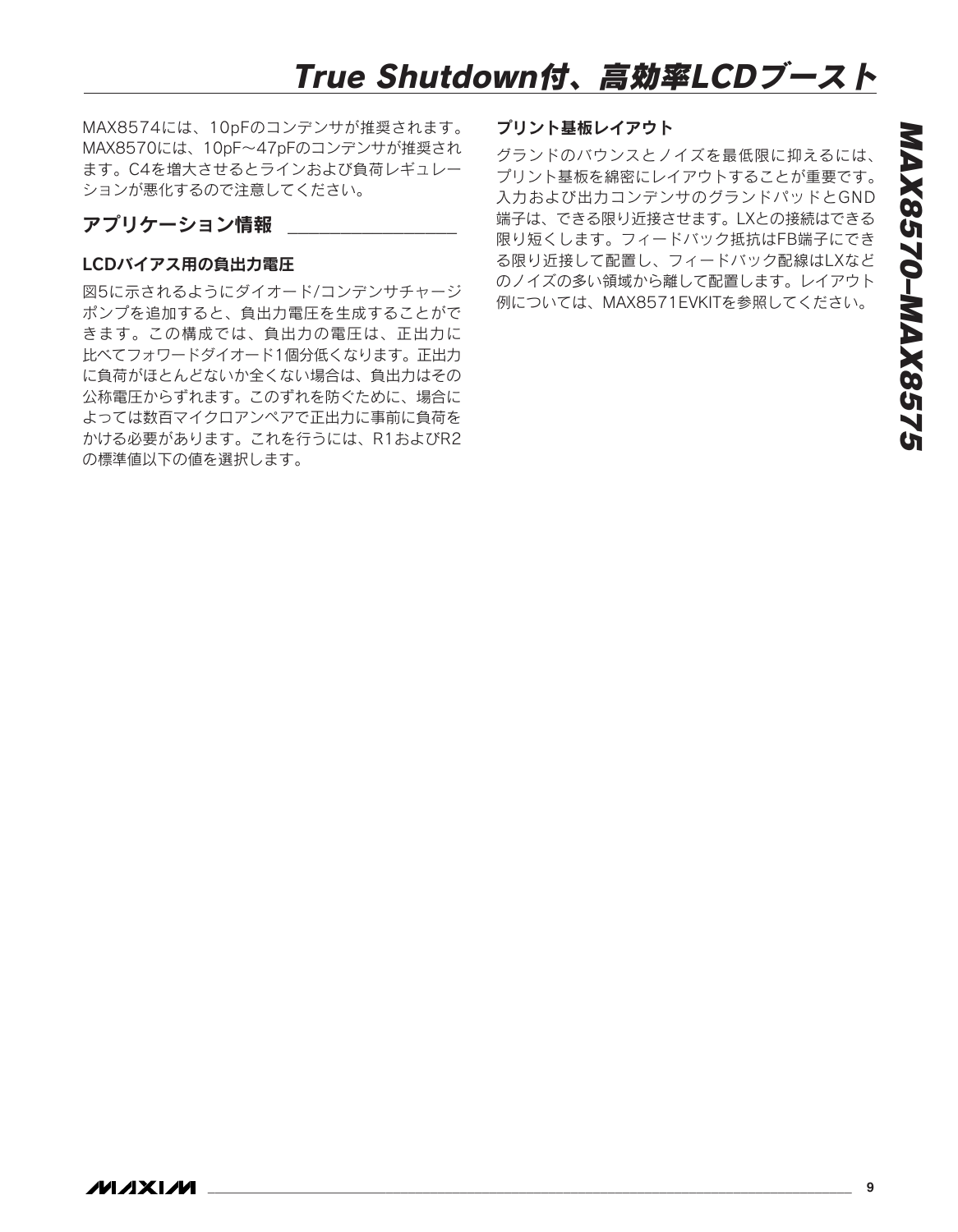## ピン配置(続き) \_\_\_\_\_\_\_\_\_\_\_\_\_\_\_\_\_\_\_\_\_\_\_\_\_\_\_\_\_\_\_\_\_\_\_\_\_\_\_\_\_\_\_\_\_\_\_\_\_\_\_\_\_\_\_\_\_\_\_\_\_



## チップ情報

PROCESS: BiCMOS

### パッケージ

最新のパッケージ情報とランドパターンは、 **[japan.maxim-ic.com/packages](http://japan.maxim-ic.com/packages)**をご参照ください。

| パッケージタイプ | パッケージコード | ドキュメントNo. |
|----------|----------|-----------|
| 6L µDFN  | $1622+1$ | 21-0164   |
| 6.SOT23  | $U6SN+1$ | 21-0058   |